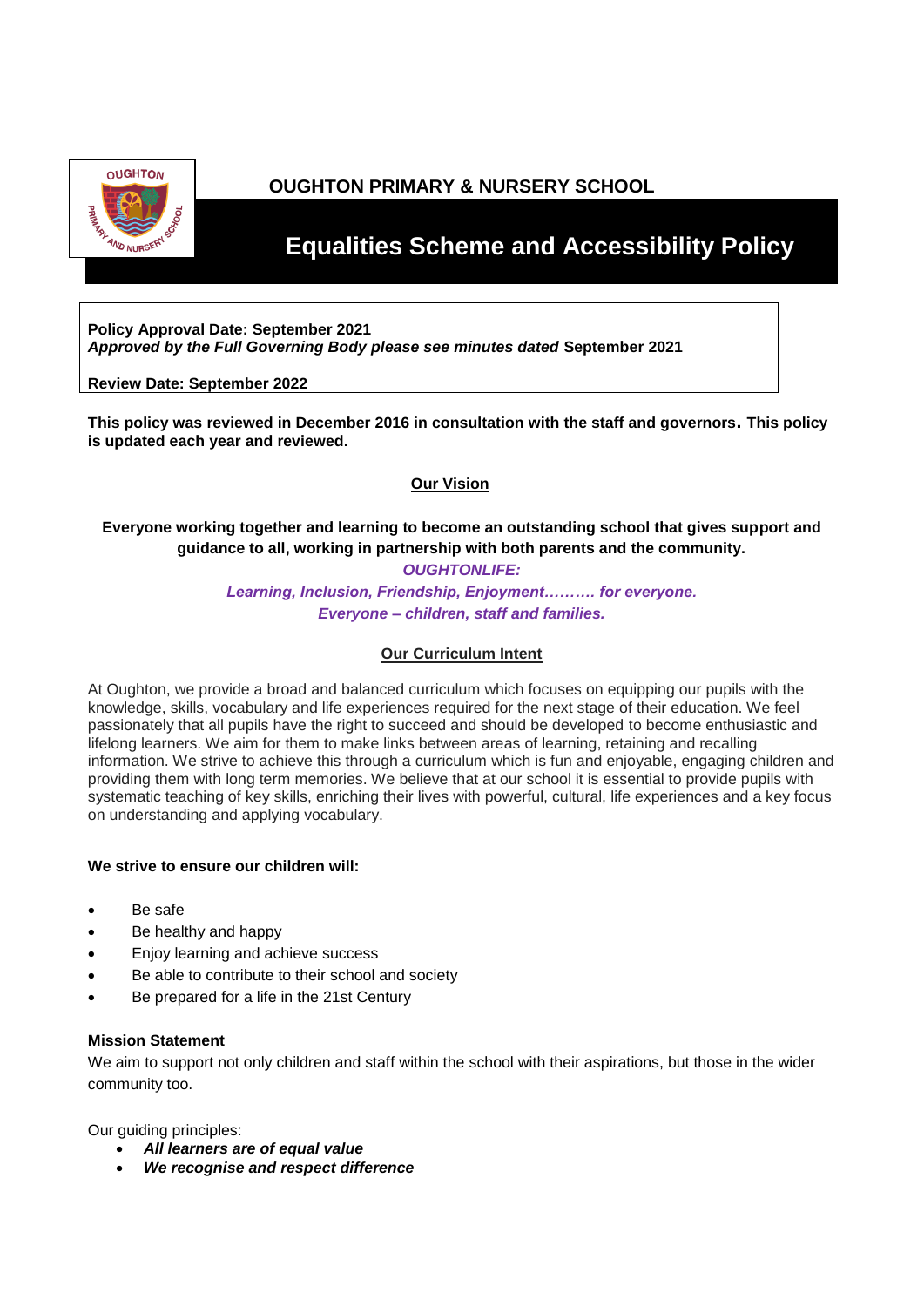- *We foster positive attitudes and relationships, and a shared sense of cohesion and belonging*
- *We observe good equalities practice in staff recruitment, retention and development*
- *We aim to reduce and remove inequalities and barriers that already exist*
- *We consult and involve widely*
- *Society as a whole should benefit*
- *We base our practices on sound evidence*
- *Objectives set based on evidence*

# *1. All learners are of equal value*

We see all learners and potential learners, and their parents and carers, as of equal value:

- whether or not they are disabled
- whatever their ethnicity, culture, national origin or national status
- whatever their gender and gender identity
- whatever their religious or non-religious affiliation or faith background
- whatever their sexual identity.

#### *2. We recognise and respect difference*

Treating people equally does not necessarily involve treating them all the same.

Our policies, procedures and activities must not discriminate but must nevertheless take account of differences of life-experience, outlook and background, and in the kinds of barrier and disadvantage which people may face, in relation to:

- disability, so that reasonable adjustments are made
- ethnicity, so that different cultural backgrounds and experiences of prejudice are recognised
- gender, so that the different needs and experiences of girls and boys, and women and men, are recognised
- religion, belief or faith background
- sexual identity.

# *3. We foster positive attitudes and relationships, and a shared sense of cohesion and belonging*

- We intend that our policies, procedures and activities should promote:
- positive attitudes towards disabled people, good relations between disabled and non-disabled people, and an absence of harassment of disabled people
- positive interaction, good relations and dialogue between groups and communities different from each other in terms of ethnicity, culture, religious affiliation, national origin or national status, and an absence of prejudice-related bullying and incidents
- mutual respect and good relations between boys and girls, and women and men, and an absence of sexual and homophobic harassment.

# *4. We observe good equalities practice in staff recruitment, retention and development*

We ensure that policies and procedures should benefit all employees and potential employees,

- for example in recruitment and promotion, and in continuing professional development:
	- whether or not they are disabled
	- whatever their ethnicity, culture, religious affiliation, national origin or national status
	- whatever their gender and sexual identity, and with full respect for legal rights relating to pregnancy and maternity.

#### *5. We aim to reduce and remove inequalities and barriers that already exist*

In addition to avoiding or minimising possible negative impacts of our policies, we take opportunities to maximise positive impacts by reducing and removing inequalities and barriers that may already exist between:

- disabled and non-disabled people
- people of different ethnic, cultural and religious backgrounds
- girls and boys, women and men.

# *6. We consult and involve widely*

We engage with a range of groups and individuals to ensure that those who are affected by a policy or activity are consulted and involved in the design of new policies, and in the review of existing ones. We consult and involve: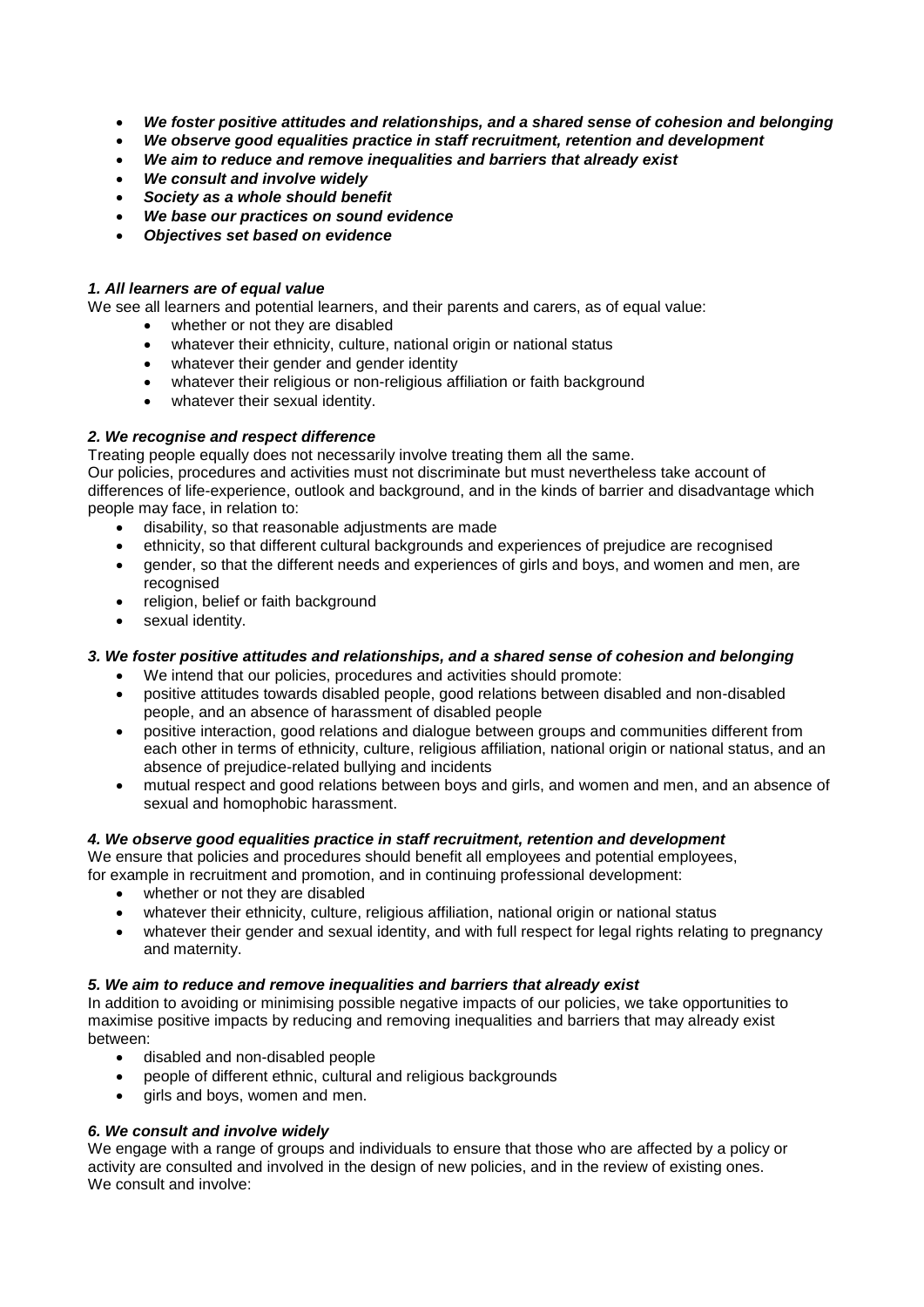- disabled people as well as non-disabled
- people from a range of ethnic, cultural and religious backgrounds
- both women and men, and girls and boys.
- gay people as well as straight.

# *7. Society as a whole should benefit*

We intend that our policies and activities should benefit society as a whole, both locally and nationally, by fostering greater social cohesion, and greater participation in public life of:

- disabled people as well as non-disabled
- people of a wide range of ethnic, cultural and religious backgrounds
- both women and men, girls and boys
- gay people as well as straight.

# *8. We base our practices on sound evidence*

We maintain and publish quantitative and qualitative information showing our compliance with the public sector equality duty (PSED) set out in clause 149 of the Equality Act 2010.

# *9. Objectives are set based on evidence*

We formulate and publish specific and measurable objectives, based on the evidence we have collected and published and the engagement in which we have been involved. The objectives which we identify take into account national and local priorities and issues, as appropriate.

We keep our equality objectives under review and report annually on progress towards achieving them.

# **School Context**

# **Facts:**

- There are between approximately 230-235 pupils on roll (230 pupils on roll  $9<sup>th</sup>$  September 2021), including Nursery, one intake a year. We have high mobility.
- There are 9 classes, Nursery, Reception, Year 1, Year 2, Year 3, Year 4, Year 5 (x2) and Year 6
- Family Centre on site Barnados (Oct 2018) and the school and Centre work well together.
- We have strong links with community organisations i.e. St Marks Church, Hitchin Town Football Club and The Priory. We have links with Beavers, Cubs, Scouts, Premier Education and the Music Service.
- The school is part of the Hitchin Partnership, a group of Hitchin schools who work together to provide CPD opportunities and support for the schools, with Family Support Workers and a Behaviour **Service**

# **Social-Economic factors (PPG, SEND, EAL, KSS, CLA)**

At Oughton we have:

- High number of pupils in receipt of Free School Meals and a high proportion of PPG children.
- High proportion of pupils come from families who face significant challenges in their daily lives, some of whom have poor literacy skills themselves and find it difficult to support their children.
- High level of deprivation compared to National statistics.
- Low level of stability compared to National statistics.
- High number of pupils with SEN support compared to National statistics, although below average of pupils with EHC Plan
- The ethnic mix of families is becoming more diverse. The number of English as an additional language is low compared to National statistics.
- There is a high percentage of children known to Social Service, including children subject to Child Protection Plans, children subject to Child in Need meetings and children subject to EHMs.
- Attendance and punctuality remains consistent. There are a number of persistent absentees although the forecast for these is improving. The school is working with the Attendance Improvement Officer.
- Many of our Pupil Premium Group children are also identified with SEN.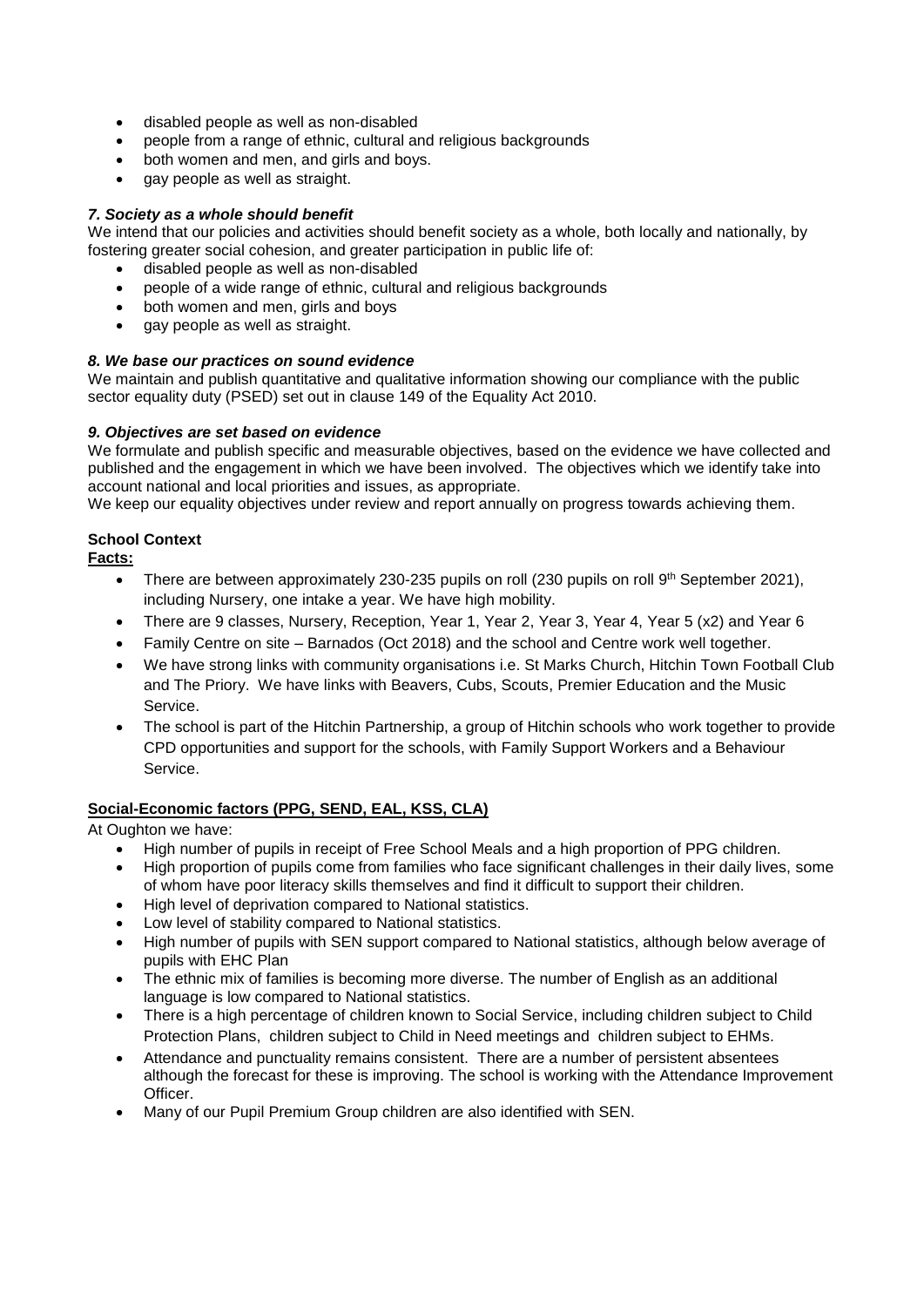# **Legal Background**

#### The duties that underpin our scheme

Our school is committed to meeting its public sector statutory duties as detailed below. We understand that the duties apply to service delivery and employment and staff management as well as policy development and implementation.

Our General Duty under the Equality Act 2010:

The purpose of this policy is to set out how our practice and policies have due regard to the need to:

- eliminate discrimination, harassment, victimisation and any other conduct that is prohibited by or under this Act.
- advance equality of opportunity between persons who share a relevant protected characteristic and persons who do not share it
- foster good relations between persons who share a relevant protected characteristic and persons who do not share it.

The Specific Duties of the Act enable schools to meet their obligations under the Public Sector Equality Duty (PSED)

The specific duties require schools to:

- Publish annually information quantitative and qualitative, showing compliance with the public sector equality duty (PSED) set out in clause 149 of the Equality Act 2010.
- set every four years one or more specific measurable equality objectives that further the aims of the equality duty.

#### Protected Characteristics

The Equality Act 2010 protects pupils from discrimination and harassment based on protected characteristics. The protected characteristics for the schools provisions are:

- age
- **•** disability
- ethnicity and race
- gender identity and reassignment
- pregnancy, maternity and breast feeding
- religion and belief
- sexual orientation
- marriage and civil partnership

# **Disability**

At Oughton School we implement accessibility plans which are aimed at:

- increasing the extent to which disabled pupils can participate in the curriculum;
- improving the physical environment of schools to enable disabled pupils to take better advantage of education, benefits, facilities and services provided;
- improving the availability of accessible information to disabled pupils.

Provision for disabled pupils is closely linked with the existing provisions for pupils with special educational needs. These are the same duties as previously existed under the DDA and have been replicated in the Equality Act 2010.

# **Community Cohesion**

Community Cohesion supports good practice in educating pupils/students about equality and diversity. It contributes to the school's efforts to provide a broad, balanced curriculum.

# **Roles and Responsibilities**

Chain of accountability

The Board of Governors, supported by the Headteacher and staff, is responsible for ensuring the implementation of this scheme.

#### **Commitment to implementation**

The Headteacher retains overall responsibility for ensuring that the action plan is delivered effectively. Key staff will report regularly to the Headteacher on actions and progress. All staff are responsible for delivering the scheme both as employees and as it relates to their area of work.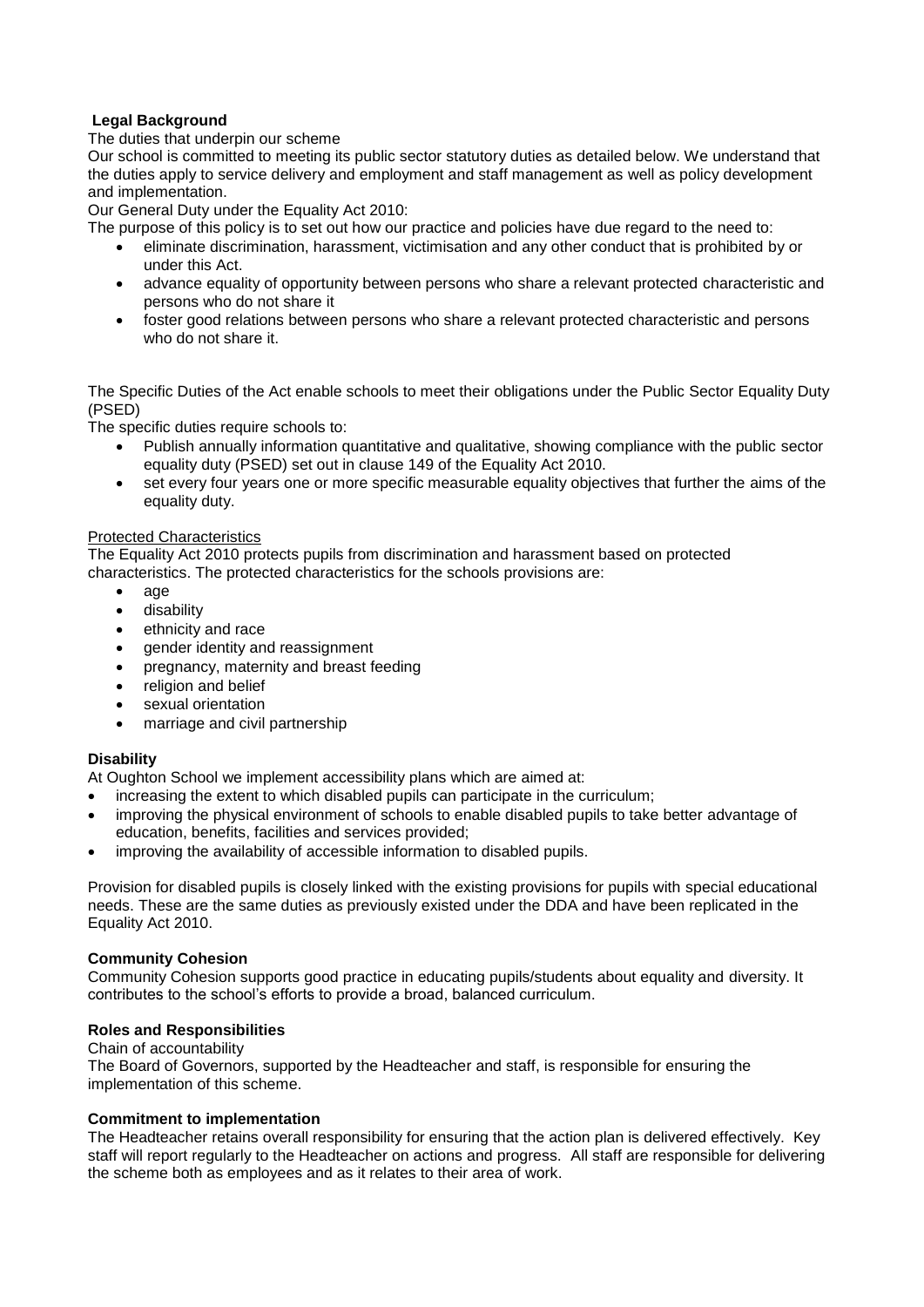# **Responsibility for Key person**

| <b>Key Aspect</b>                                  | <b>Person responsible</b>                 |
|----------------------------------------------------|-------------------------------------------|
| Single equality scheme                             | Headteacher                               |
| Disability equality (including bullying incidents) | Headteacher & AH for Inclusion            |
| SEN/LDD (including bullying incidents)             | AH for Inclusion & Headteacher            |
| Accessibility                                      | Headteacher & AH for Inclusion            |
| Gender equality (including bullying incidents)     | Senior Leadership Team                    |
| Race equality (including racist incidents)         | Senior Leadership Team                    |
| Equality and diversity in curriculum content       | Senior Leadership Team                    |
| Equality and diversity in pupil achievement        | Senior Leadership Team                    |
| Equality and diversity - behaviour and exclusions  | Headteacher and AH for Inclusion          |
| Participation in all aspects of school life        | Senior Leadership Team                    |
| Impact assessment                                  | Headteacher                               |
| Stakeholder consultation                           | <b>Headteacher and Chair of Governors</b> |
| Policy review                                      | Headteacher and Governing Body            |
| Communication and publishing                       | Headteacher and Governing Body            |

# **Commitment to review**

The school equality scheme will be aligned with the School Improvement Plan. Its implementation will be monitored within the school's self-evaluation and other review processes.

#### **Commitment to publish**

We are committed to sharing information about our equality scheme. We will publish information annually. The scheme will be published on our school website.

|                                       | <b>Governors will:</b>                                                                                                                                                                                                                                                                                                                                                                                                                                                                                                            |
|---------------------------------------|-----------------------------------------------------------------------------------------------------------------------------------------------------------------------------------------------------------------------------------------------------------------------------------------------------------------------------------------------------------------------------------------------------------------------------------------------------------------------------------------------------------------------------------|
| <b>Policy</b><br><b>Development</b>   | Provide leadership and drive for the development and regular review of the school's<br>equality and other policies                                                                                                                                                                                                                                                                                                                                                                                                                |
| <b>Policy</b><br>Implementation       | Provide leadership and ensure the accountability of the Headteacher and senior staff<br>$\bullet$<br>for the communication and implementation of school policies.<br>Highlight good practice and promote it throughout the school and wider community<br>$\bullet$<br>Provide leadership and ensure the accountability of the Headteacher and senior staff<br>$\bullet$<br>for the communication and implementation of school policies.<br>Highlight good practice and promote it throughout the school and wider community.<br>٠ |
| <b>Behaviour</b>                      | Provide appropriate role models for all managers, staff and pupils. Congratulate<br>$\bullet$<br>examples of good practice from the school and among individual managers, staff and<br>pupils<br>Ensure a consistent response to incidents, e.g. bullying cases and racist incidents<br>$\bullet$                                                                                                                                                                                                                                 |
| <b>Public Sector</b><br><b>Duties</b> | Ensure that the school carries out the letter and the spirit of the statutory duties (and<br>$\bullet$<br>ensuring the provision of 'returns' to the local authority)                                                                                                                                                                                                                                                                                                                                                             |
|                                       | <b>Headteacher and Senior Leaders will:</b>                                                                                                                                                                                                                                                                                                                                                                                                                                                                                       |
| <b>Policy</b><br><b>Development</b>   | Initiate and oversee the development and regular review of equality policies and<br>$\bullet$<br>procedures                                                                                                                                                                                                                                                                                                                                                                                                                       |
|                                       | Consult pupils, staff and stakeholders in the development and review of the policies<br>$\bullet$                                                                                                                                                                                                                                                                                                                                                                                                                                 |
| <b>Policy</b><br>Implementation       | Ensure the effective communication of the policies to all pupils, staff and Stakeholders<br>$\bullet$<br>Ensure that managers and staff are trained as necessary to carry out the policies<br>$\bullet$<br>Oversee the effective implementation of the policies<br>$\bullet$<br>Hold line managers accountable for effective policy implementation<br>$\bullet$                                                                                                                                                                   |
| <b>Behaviour</b>                      | Provide appropriate role models for all managers, staff and pupils<br>$\bullet$<br>Highlight good practice from departments, individual managers, staff and pupils<br>$\bullet$<br>Provide mechanisms for the sharing of good practice<br>$\bullet$<br>Ensure a consistent response to incidents, e.g. bullying cases and racist incidents<br>$\bullet$                                                                                                                                                                           |

#### **Commitment to action**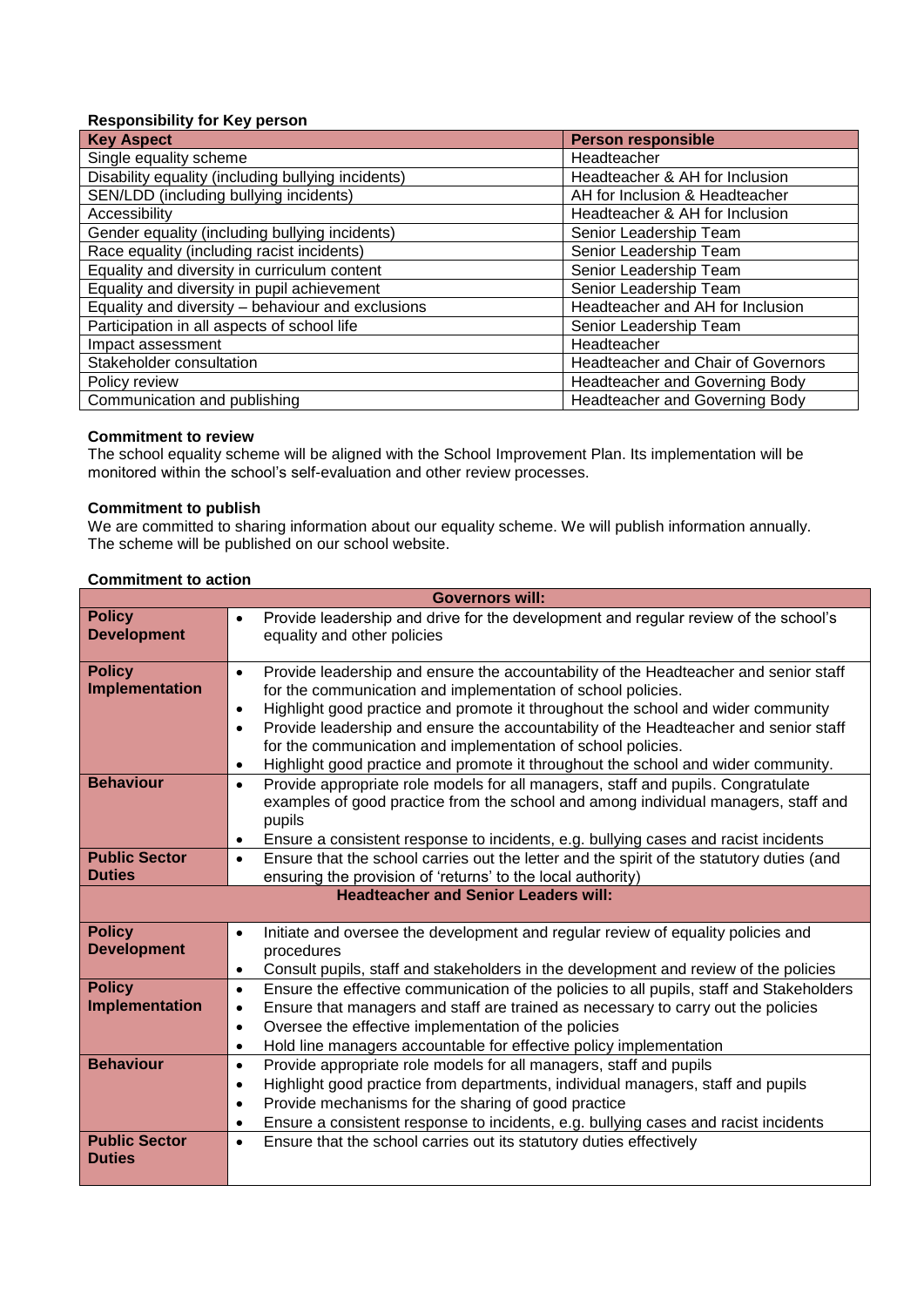|                                       | <b>Senior leaders will:</b>                                                                                                                                                                                                                                                                                                                                                                                                                                                                                                                                                                                                                                                                                                               |
|---------------------------------------|-------------------------------------------------------------------------------------------------------------------------------------------------------------------------------------------------------------------------------------------------------------------------------------------------------------------------------------------------------------------------------------------------------------------------------------------------------------------------------------------------------------------------------------------------------------------------------------------------------------------------------------------------------------------------------------------------------------------------------------------|
| <b>Policy</b><br><b>Development</b>   | Respond to consultation requests by creating opportunities for pupils and staff to share<br>$\bullet$<br>their comments, suggestions and feedback, ensuring that all voices are heard<br>Implement the school's equality scheme, holding staff accountable for their<br>$\bullet$<br>implementation and behaviour, providing support and guidance as necessary<br>Be accountable for the behaviour of the staff team, individual members of staff and<br>$\bullet$<br>pupils<br>Use informal and formal procedures as necessary to deal with 'difficult' situations<br>$\bullet$<br>Implement the school's equality scheme, holding staff accountable for their behaviour<br>$\bullet$<br>and providing support and guidance as necessary |
| Implementation                        | Be accountable for the behaviour of the staff team, individual members of staff and<br>$\bullet$<br>pupils<br>Use informal and formal procedures as necessary to deal with 'difficult' situations<br>$\bullet$                                                                                                                                                                                                                                                                                                                                                                                                                                                                                                                            |
| <b>Behaviour</b>                      | Behave in accordance with the school's policies, leading by example<br>$\bullet$<br>Respond appropriately to the behaviour of pupils and staff, as a whole, and individuals<br>$\bullet$<br>(praising/challenging as necessary)                                                                                                                                                                                                                                                                                                                                                                                                                                                                                                           |
| <b>Public Sector</b><br><b>Duties</b> | Contribute to managing the implementation of the school's equality scheme<br>$\bullet$                                                                                                                                                                                                                                                                                                                                                                                                                                                                                                                                                                                                                                                    |
|                                       | All staff: teaching and non-teaching will:                                                                                                                                                                                                                                                                                                                                                                                                                                                                                                                                                                                                                                                                                                |
| <b>Policy</b><br><b>Development</b>   | Contribute to consultations and reviews<br>$\bullet$<br>Raise issues with line managers which could contribute to policy review and<br>$\bullet$<br>development                                                                                                                                                                                                                                                                                                                                                                                                                                                                                                                                                                           |
| <b>Policy</b><br>Implementation       | Maintain awareness of the school's current equality policy and procedures<br>$\bullet$<br>Implement the policy as it applies to staff and pupils<br>$\bullet$                                                                                                                                                                                                                                                                                                                                                                                                                                                                                                                                                                             |
| <b>Behaviour</b>                      | Behave with respect and fairness to all colleagues and pupils, carrying out the letter<br>$\bullet$<br>and spirit of the school's equality scheme<br>Provide a consistent response to incidents, e.g. bullying cases and racist incidents<br>$\bullet$                                                                                                                                                                                                                                                                                                                                                                                                                                                                                    |
| <b>Public Sector</b><br><b>Duties</b> | Contribute to the implementation of the school's equality scheme<br>$\bullet$                                                                                                                                                                                                                                                                                                                                                                                                                                                                                                                                                                                                                                                             |

We comply fully with legislation which protects all staff from discrimination on the grounds of gender, transsexual status, race, disability, sexual orientation, religion or belief, or age. With regard to disability, we make such reasonable adjustments as are necessary to prevent a disabled person being at a substantial disadvantage in comparison with a person who is not disabled. This includes discrimination in relation to recruitment, terms and conditions, promotions, transfers, dismissals, training and employment practices (such as dress codes) and disciplinary procedures.

- We make efforts to ensure that the diversity of our workforce reflects that of our local community and wider society.
- We will ensure the safety and well-being of our staff and act on incidents of harassment and discrimination recognising that our staff may be either victims or perpetrators.
- We will provide regular training for staff to enable them to deal effectively with prejudice related incidents
- Tackling discrimination and anti–bullying reporting and recording all forms of prejudice-related incidents for example racism, homophobia, negative views of disabled people or sexism.

# **Engagement**

# Engagement- Participation and Involvement

Our school is committed to encouraging everyone to contribute to the development and review of all policies and practices affecting the life of the school and its impact within the wider community. We have involved a number of staff, pupils, parents and others with particular interests in the development of this scheme. We will continue to consult various stakeholders on this scheme and on our policies – parents, pupils, staff, members of the community and people who have special knowledge which can inform the school's approach, such as disability equality groups and other relevant special interest organisations.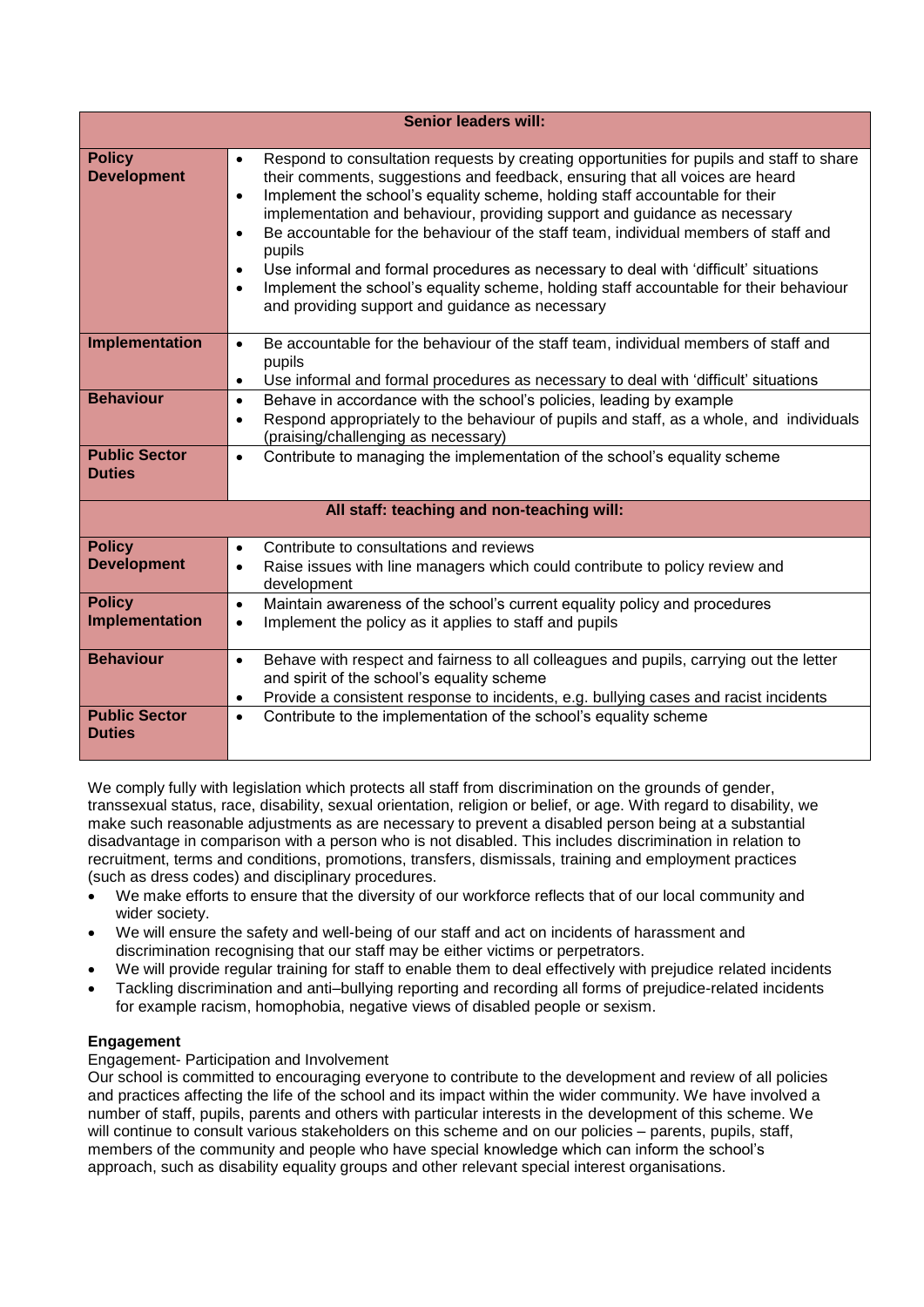# **Disability**

We will continue to consult any advisors where necessary, Parents and pupils with disabilities. **Gender**

We will continue to consult a balance of each gender from staff, pupils and Parents **Race**

We will continue to work in partnership with advisors.

#### **Community cohesion**

We will continue to work with our Hitchin Local Partnership

# **Other**

We will continue to build close links with Children's Centre, pre-schools and link Universities.

#### **Using Information- Equality Impact Assessments, data and other information Using Information**

All school policies will be equality impact assessed with regard to disability, gender and race at the time of review and issues arising will be carried forward into the equality action plan. Additionally, in *Roles and responsibilities* of our equality scheme a detailed table can be found showing staff responsibilities for gathering and monitoring data on an ongoing basis.

# **Equality Impact Assessment (EQIAs)**

We consider whether what we are planning potentially has a differential impact on one or more particular group (either positively or negatively) and ensure that there is no unlawful discrimination against certain individuals or groups and that the positive duties are promoted.

- We collect a range of information relating to incidents of harassment and bullying including those relating to racism, homophobia, disability and gender.
- We value more qualitative information which may be given to us through a variety of mechanisms.

# **Our School's Equality Objectives**

An analysis of needs within the school identified the following areas for further development.

# **Equality Objectives for September 2019- July 2022 Action Plan**

| <b>Target: Physical</b><br><b>Environment:</b>                                                                                                                                                                   | <b>Strategy/success</b><br>criteria                                                                                                                                                                                  | Outcome                                                                                                                                                                                                                                                                                                                                                                                                                                                                                                                                                        | <b>Timescale</b>             | <b>Achievement</b>                                                                                                                                                                                                                                                                                                                                                                                                       |
|------------------------------------------------------------------------------------------------------------------------------------------------------------------------------------------------------------------|----------------------------------------------------------------------------------------------------------------------------------------------------------------------------------------------------------------------|----------------------------------------------------------------------------------------------------------------------------------------------------------------------------------------------------------------------------------------------------------------------------------------------------------------------------------------------------------------------------------------------------------------------------------------------------------------------------------------------------------------------------------------------------------------|------------------------------|--------------------------------------------------------------------------------------------------------------------------------------------------------------------------------------------------------------------------------------------------------------------------------------------------------------------------------------------------------------------------------------------------------------------------|
| To ensure that, where<br>possible, the school<br>buildings and grounds<br>are accessible for all<br>children and adults and<br>continue to improve<br>access to the school's<br>physical environment for<br>all. | Audit of accessibility<br>of school buildings<br>and grounds by<br>Governors. Suggest<br>actions and implement<br>as budget allows.<br>Modifications will be<br>made to the school<br>building to improve<br>access. | Ramp access to block to be improved<br>Risk assessments in place for children<br>and staff with disabilities.<br>School will be fully accessible to all<br>Update the school's accessibility plan on<br>an annual basis.<br>Liaise regularly with the site manager<br>regarding the physical environment.<br>Seek the advice of other professionals<br>as appropriate to ensure all aspects are<br>up to date<br>Designation of classrooms are carefully<br>planned based on the needs of staff and<br>pupils. Care plans and risk assessments<br>reflect this | Ongoing<br>September<br>2022 | <b>Academic Year</b><br>2019/20 Update:<br>Yellow visibility lines<br>re painted on a steps<br>and slopes.<br>All downstairs<br>classrooms are fully<br>accessible with<br>ramps.<br>Classrooms for new<br>academic year based<br>on needs of the<br>pupils and staff.<br><b>Academic Year</b><br>2012/21 Update<br>3 out of the 4<br>classrooms in KS2<br>are accessible (one<br>by going through<br>another classroom) |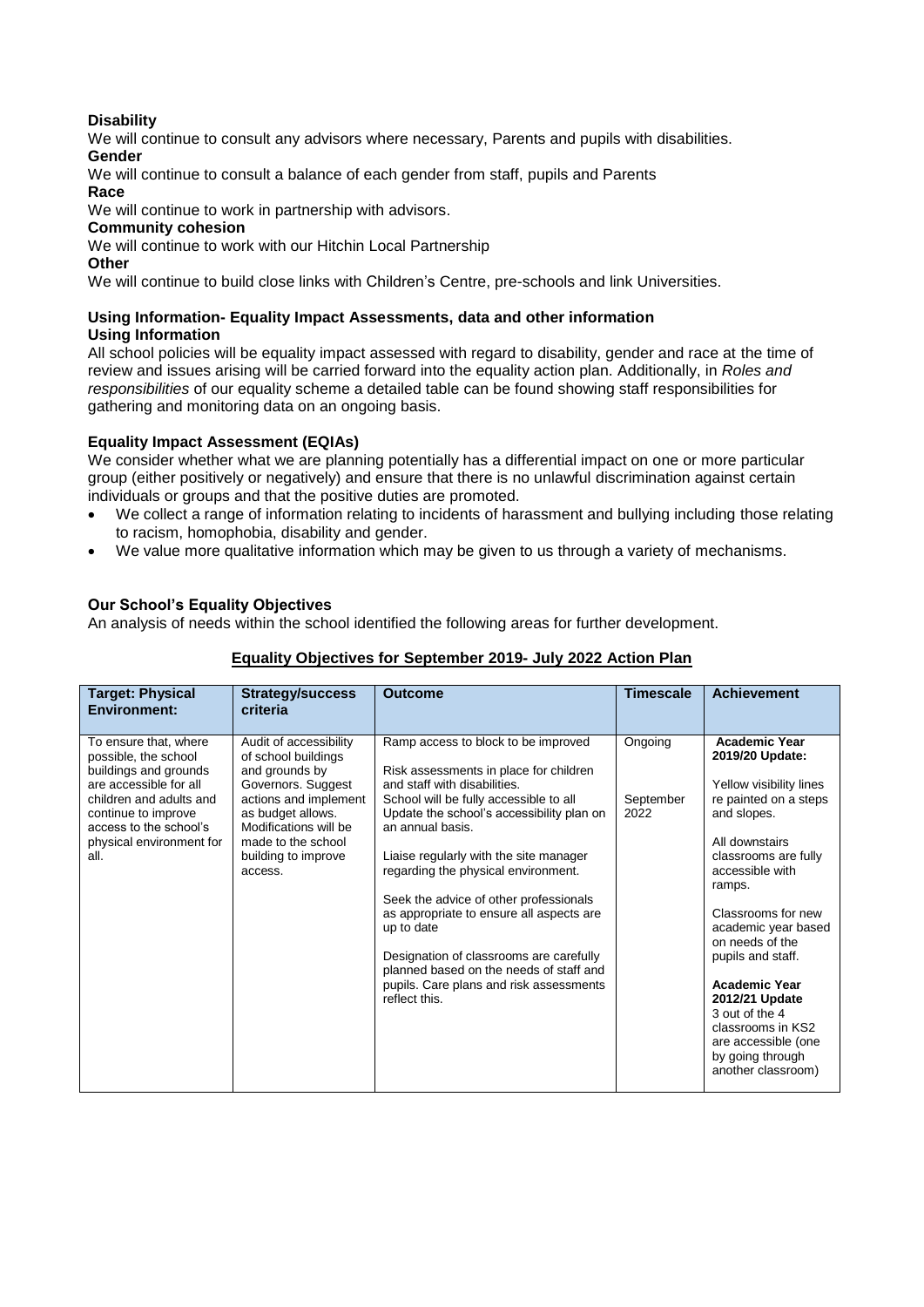| <b>Target: Information:</b>                                                                                                                                                                   | <b>Strategy/success</b>                                                                                                                                                                         | <b>Outcome</b>                                                                                                                                                                                                                                                                                                                                                                                                                                                       | <b>Timescale</b> | <b>Achievement</b>                                                                                                                                                                                                                                                                                                                                                                                                        |
|-----------------------------------------------------------------------------------------------------------------------------------------------------------------------------------------------|-------------------------------------------------------------------------------------------------------------------------------------------------------------------------------------------------|----------------------------------------------------------------------------------------------------------------------------------------------------------------------------------------------------------------------------------------------------------------------------------------------------------------------------------------------------------------------------------------------------------------------------------------------------------------------|------------------|---------------------------------------------------------------------------------------------------------------------------------------------------------------------------------------------------------------------------------------------------------------------------------------------------------------------------------------------------------------------------------------------------------------------------|
|                                                                                                                                                                                               | criteria                                                                                                                                                                                        |                                                                                                                                                                                                                                                                                                                                                                                                                                                                      |                  |                                                                                                                                                                                                                                                                                                                                                                                                                           |
| Have up to date<br>information and views<br>of staff, families and<br>children regarding<br>disability equality. To<br>continue to involve<br>parents and wider<br>community in<br>education. | September 2021<br>questionnaires sent<br>out to all parents<br>and carers.<br>Annually:<br>Questionnaires<br>Sent out to all new<br>parents and carers<br>of Reception and<br>Nursery children. | Questionnaires are completed and<br>returned.<br>Information up to date. Stakeholders<br>positive about equality.                                                                                                                                                                                                                                                                                                                                                    | Ongoing          | <b>Academic Year</b><br>2019/20 Update:<br>All new starters<br>for September<br>have been sent<br>questionnaires.<br>2020/21:<br>All new starters<br>for September<br>have been sent<br>questionnaires.                                                                                                                                                                                                                   |
| Consider further<br>actions following<br>questionnaire<br>feedback-staff and<br>family.                                                                                                       | Questionnaires sent<br>out to new parents<br>and staff                                                                                                                                          | Questionnaires are completed and<br>returned.<br>Staff understand the implications re<br>disability and equality and follow<br>procedures.                                                                                                                                                                                                                                                                                                                           | Ongoing          | <b>Academic Year</b><br>2019/20 Update:<br>Survey/<br>questionnaire<br>created and will be<br>sent at the start of<br>the academic year<br>20/21 to gain more<br>in-depth feedback<br>around disabilities<br>and equality.<br>2020/21:<br>The survey/<br>questionnaire was<br>not sent out at the<br>start of the year so<br>will be sent to all<br>parents and carer<br>at the start of the<br>2021/22 academic<br>year. |
| Ensure parents and<br>staff with disabilities<br>or learning difficulties<br>have equal<br>opportunity to access<br>information from the<br>school.                                           | Ensure all<br>communication is<br>clearly given to<br>parents and staff<br>who have learning<br>difficulties or are<br>unable to read.<br>Staff available for<br>support-1:1<br>reading/ audio  | Greater communication, increased<br>parental knowledge of the school.<br>Procedures in place where required to<br>enable greater communication and<br>increased parental knowledge of the<br>school.                                                                                                                                                                                                                                                                 | Ongoing          | <b>Academic Year</b><br>2019/20 Update:<br>This will be<br>addressed by<br>Survey/<br>questionnaire<br>that has been<br>created and will<br>be sent at the<br>start of each<br>academic year<br>2020/21 Update:<br>Continues to be<br>in place                                                                                                                                                                            |
| Newsletters to<br>communicate/<br>request additional<br>information from<br>Parents.                                                                                                          | Stakeholders to<br>discuss the<br>development of a<br>newsletter. Meeting<br>to plan and develop<br>the newsletter and<br>look at focus topics                                                  | Newsletter format agreed with planned<br>focus<br>Parents and carers will have access to<br>a regular newsletter signposting to<br>external agencies                                                                                                                                                                                                                                                                                                                 | Ongoing          | <b>Academic Year</b><br>2019/20 Update:<br>Wellbeing/<br>Mental Health<br>and attendance<br>newsletters sent<br>out.<br>2020/21 Update:<br>As above                                                                                                                                                                                                                                                                       |
| Review<br>documentation on<br>website to check<br>accessibility for<br>parents with English<br>as an Additional<br>Language                                                                   | Collate the range<br>of languages<br>spoken                                                                                                                                                     | Welcome booklets produced in<br>different languages<br>Discuss with Website manager the<br>possibility of a translator tool on the<br>school website Families with EAL are<br>successfully integrated in to the school<br>community<br>The website will be accessible to all<br>parents with English as an additional<br>language.<br>Interpreters booked for key parent<br>meetings<br>Written information will be provided in<br>alternative formats as necessary. | Ongoing          | <b>Academic Year</b><br>2019/20 Update:<br>Google Translate<br>available on<br>school website.<br>2020/21 Update:<br>As above                                                                                                                                                                                                                                                                                             |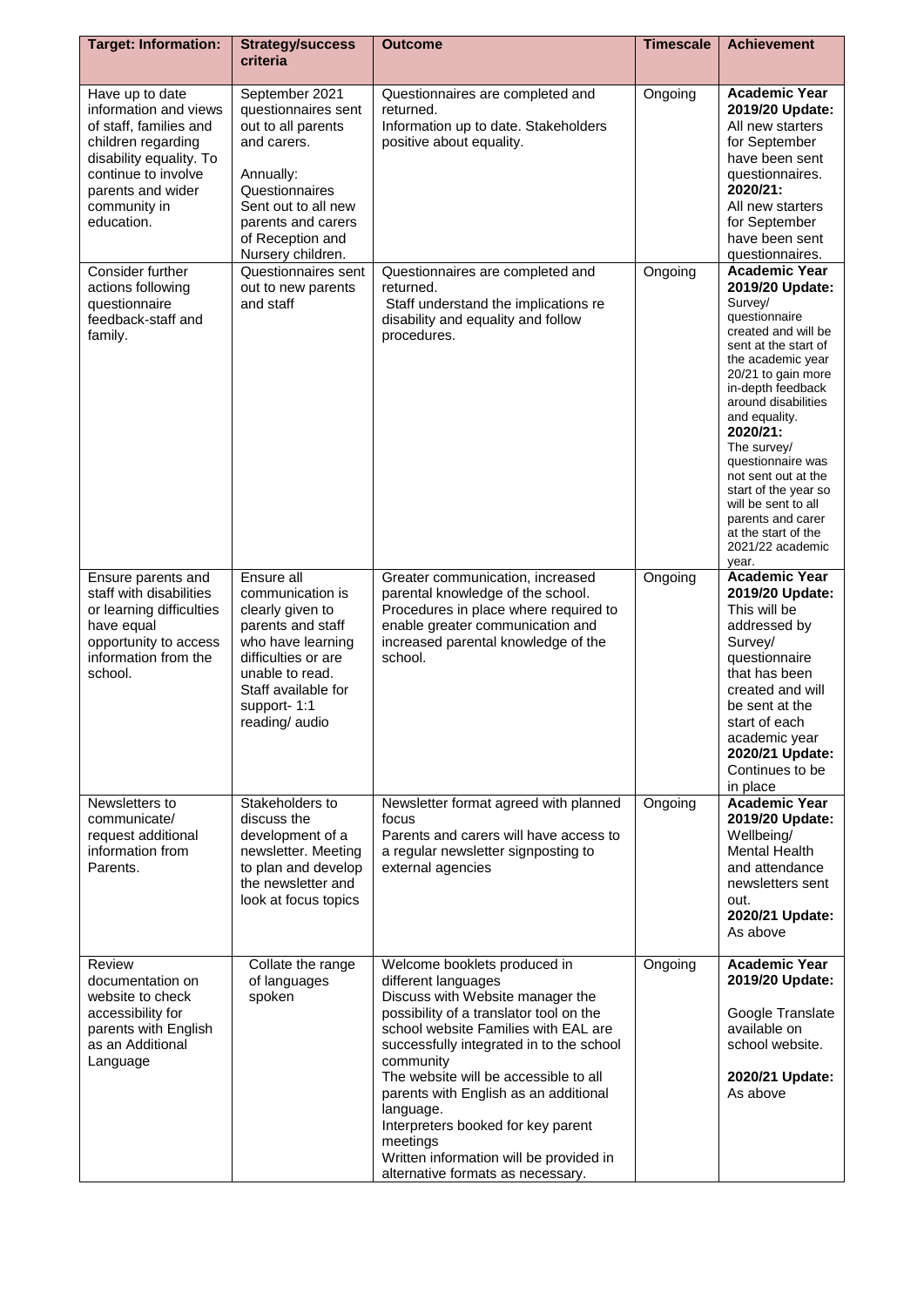| <b>Target: Information:</b>                                                                                                   | <b>Strategy/success</b><br>criteria                                                                       | <b>Outcome</b>                                                                                                                                                                                                                                                                                                                         | <b>Timescale</b> | <b>Achievement</b>                                                                                                                                    |
|-------------------------------------------------------------------------------------------------------------------------------|-----------------------------------------------------------------------------------------------------------|----------------------------------------------------------------------------------------------------------------------------------------------------------------------------------------------------------------------------------------------------------------------------------------------------------------------------------------|------------------|-------------------------------------------------------------------------------------------------------------------------------------------------------|
| To ensure that<br>parents who are<br>unable to attend<br>school, because of a<br>disability, can access<br>parents' evenings. | Where necessary<br>staff to hold<br>parents' evenings<br>by phone or send<br>home written<br>information. | Gather information that will identify<br>parents that need support.<br>Signpost parents to key contacts in<br>school that can offer support.<br>Questionnaires are completed and<br>returned.<br>Class teacher providing telephone<br>consultations with parents where<br>needed.<br>Written information sent home where<br>necessary. | Ongoing          | <b>Academic Year</b><br>2019/20 Update:<br>Parents who<br>were unable to<br>attend accessed<br>phone<br>consultations.<br>2020/21 Update:<br>As above |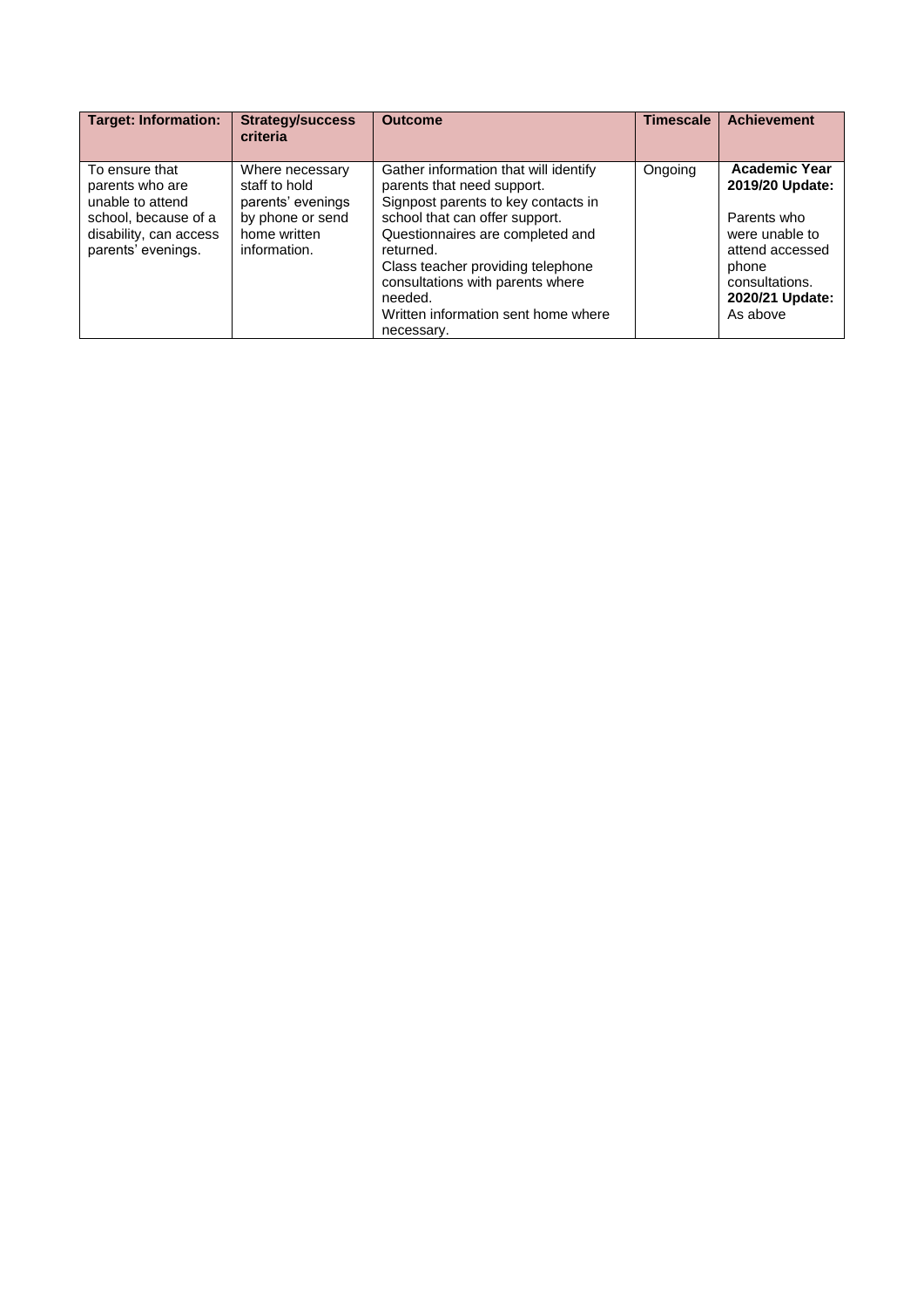| Target:<br>governor training:                                                                                                                    | <b>Strategy/success</b><br>criteria                                                                                                                                                                                                                                       | <b>Outcome</b>                                                                                                                                                                                                                                                                                                                                                                                                                                                                                                                                                                                                                                                                                                                                                                                                                                                      | <b>Timescale</b>                                           | <b>Achievement</b>                                                                                                                                                                                                                                                                                                                                                                                                                                                                                                                                                                                                                                                                           |
|--------------------------------------------------------------------------------------------------------------------------------------------------|---------------------------------------------------------------------------------------------------------------------------------------------------------------------------------------------------------------------------------------------------------------------------|---------------------------------------------------------------------------------------------------------------------------------------------------------------------------------------------------------------------------------------------------------------------------------------------------------------------------------------------------------------------------------------------------------------------------------------------------------------------------------------------------------------------------------------------------------------------------------------------------------------------------------------------------------------------------------------------------------------------------------------------------------------------------------------------------------------------------------------------------------------------|------------------------------------------------------------|----------------------------------------------------------------------------------------------------------------------------------------------------------------------------------------------------------------------------------------------------------------------------------------------------------------------------------------------------------------------------------------------------------------------------------------------------------------------------------------------------------------------------------------------------------------------------------------------------------------------------------------------------------------------------------------------|
| Governors have<br>access to training and<br>understand their<br>responsibilities and<br>the actions required.                                    | Governors are<br>signposted to<br>relevant training<br>and complete<br>annual self-review                                                                                                                                                                                 | Governors access the training and<br>feedback information from the<br>sessions<br>Governors have the opportunity to<br>attend relevant training courses and<br>have a forum to feedback the<br>information.<br>The annual self-review will include<br>equality awareness.                                                                                                                                                                                                                                                                                                                                                                                                                                                                                                                                                                                           | Sept<br>2022                                               | <b>Academic Year</b><br>2019/20 Update:<br>Ongoing<br>2020/21:<br>Governor Hub<br>training courses<br>available and<br>governors signposted<br>to relevant training.                                                                                                                                                                                                                                                                                                                                                                                                                                                                                                                         |
| Audit of governor<br>training to continue.                                                                                                       | Governors to<br>continue to<br>complete a<br>training audit                                                                                                                                                                                                               | An audit of the governor training up<br>to date. Any training needs that are<br>highlighted can be addressed<br>Up to date training audit completed                                                                                                                                                                                                                                                                                                                                                                                                                                                                                                                                                                                                                                                                                                                 | Ongoing                                                    | <b>Academic Year</b><br>2019/20 Update:<br>Ongoing<br>2020/21:<br>Training audit<br>completed annually<br>which highlights gaps<br>in training.                                                                                                                                                                                                                                                                                                                                                                                                                                                                                                                                              |
| Target:<br><b>Staff training:</b>                                                                                                                | <b>Strategy/success</b><br>criteria                                                                                                                                                                                                                                       | <b>Outcome</b>                                                                                                                                                                                                                                                                                                                                                                                                                                                                                                                                                                                                                                                                                                                                                                                                                                                      | <b>Timescale</b>                                           | <b>Achievement</b>                                                                                                                                                                                                                                                                                                                                                                                                                                                                                                                                                                                                                                                                           |
| Close the vocabulary<br>gap for vulnerable<br>groups by developing<br>staff training (Word<br>Aware, Talk of the<br>Town and<br><b>WELLCOMM)</b> | Speech and<br>language therapist<br>employed for 1<br>day a week to<br>support the<br>introduction of<br><b>Word Aware</b><br>alongside AHT for<br>Inclusion.<br>Continue to<br>develop TOTT and<br>WELLCOMM and<br>provide revised<br>therapy plans for<br>key children. | All staff will be trained in relation to<br>the Word Aware principles and<br>interventions.<br>Key staff will have training in<br>interventions and delivering<br>interventions.<br>Staff to continue to develop the use<br>of TOTT and WELLCOMM<br>intervention with support from SALT.<br>Key children will have up to date<br>advice in place.<br>Parental workshops and coffee<br>mornings to be set up re Word<br>Awareness. Training in place<br>With clear evidence of progression<br>through:<br>Assessment data<br>➤<br>Parental voice<br><b>Pupil Voice</b><br>➤<br>Staff voice<br>⋗<br>Training feedback<br>⋗<br>Children with speech and language<br>difficulties make accelerated<br>progress, through the delivery of<br>targeted intervention programmes.<br>Parents feel empowered to support<br>their children with their language<br>development. | Sept<br>2020-<br>2022<br>Ongoing<br>Spring<br>Term<br>2021 | <b>Academic Year</b><br>2019/20 Update:<br>All staff have been<br>trained in the Word<br>Aware principles. The<br>learning environment<br>immerses children in<br>vocabulary<br><b>Talking Points have</b><br>been set up at<br>lunchtimes to<br>encourage<br>discussions.<br>Key children have<br>updated SALT<br>therapy plans in<br>place. Clear progress<br>has been seen for<br>this group of children.<br>Parental coffee<br>morning was<br>delivered with a focus<br>on closing the<br>vocabulary gap-<br>positive parental<br>feedback.<br><b>Academic Year</b><br>2020/21 Update:<br>Ongoing due to<br>second Lockdown.<br><b>Discussion Points</b><br>within the classroom<br>now. |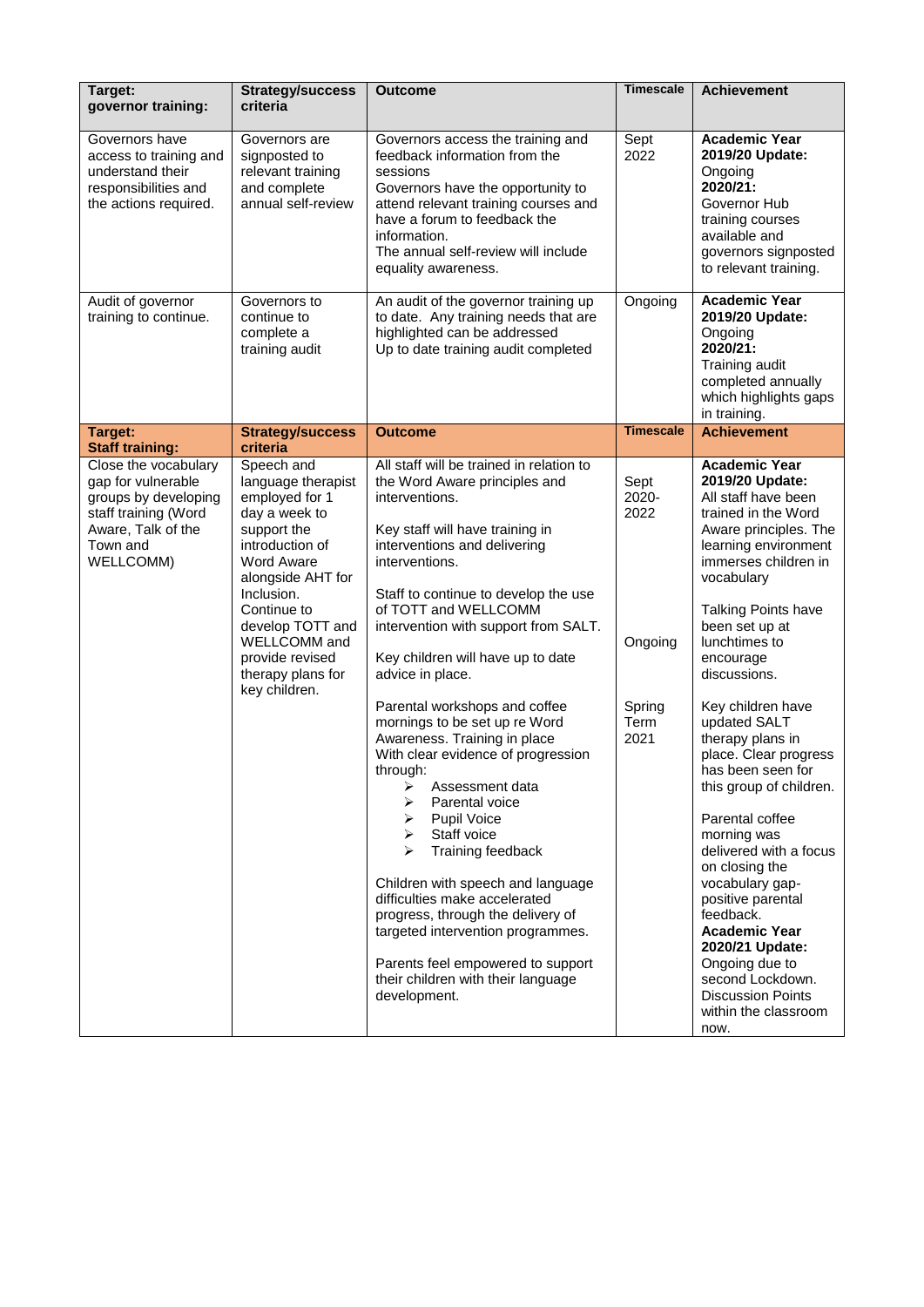| Target:<br><b>Staff training:</b>                                                                                                                                   | <b>Strategy/success</b><br>criteria                                                                                                                                                                                                                                   | <b>Outcome</b>                                                                                                                                                                                                                                                                                                                                                                                                                                                                                                                                                                                                                                                                                                                                                                                                                                                                                                      | <b>Timescale</b>                                                                                                            | <b>Achievement</b>                                                                                                                                                                                                                                                                                                                                                                                                                                                                                                                                                                                              |
|---------------------------------------------------------------------------------------------------------------------------------------------------------------------|-----------------------------------------------------------------------------------------------------------------------------------------------------------------------------------------------------------------------------------------------------------------------|---------------------------------------------------------------------------------------------------------------------------------------------------------------------------------------------------------------------------------------------------------------------------------------------------------------------------------------------------------------------------------------------------------------------------------------------------------------------------------------------------------------------------------------------------------------------------------------------------------------------------------------------------------------------------------------------------------------------------------------------------------------------------------------------------------------------------------------------------------------------------------------------------------------------|-----------------------------------------------------------------------------------------------------------------------------|-----------------------------------------------------------------------------------------------------------------------------------------------------------------------------------------------------------------------------------------------------------------------------------------------------------------------------------------------------------------------------------------------------------------------------------------------------------------------------------------------------------------------------------------------------------------------------------------------------------------|
| Training staff to<br>support children from<br>vulnerable groups<br>manage their<br>behaviour<br>Empower parents to<br>manage their child's<br>challenging behaviour | AH for Inclusion<br>and Behaviour<br>Support TA to<br>provide<br>Hertfordshire<br>STEPS to all key<br>staff and have<br>regular updates<br>and training<br>throughout the<br>year.<br>AH for Inclusion to<br>deliver a STEPS<br>information<br>session for<br>parents | Pupil, parental and staff voice will<br>show an increase in confidence in<br>managing difficult behaviours.<br>Behaviour logs over time will show a<br>decrease in catch-up time and<br>reflection time for children in<br>vulnerable groups.<br>Rigorous planning will be in place<br>using the Anxiety Mapping, Roots<br>and Fruits and Individual<br>Management plans<br>Parental workshops and coffee<br>mornings to be set up to support<br>Behaviour Management.<br>Develop role of Pastoral Lead and<br>Team to work with Parents.<br>Clear evidence of progression<br>through:<br>$\blacktriangleright$<br>Pupil voice<br>Parental voice<br>➤<br>Staff voice<br>➤<br>≻<br><b>Behaviour logs</b><br>Intervention logs<br>$\blacktriangleright$<br>➤<br>Clearly reviewed<br>management plans in place<br>Regular training will be in staff<br>meeting minutes<br>Parental feedback on information<br>sessions | <b>INSET</b><br>refresher<br>2/9/21<br>Ongoing<br>Parental<br>information<br>session<br>delivered<br>Spring<br>Term<br>2022 | <b>Academic Year</b><br>2019/20 Update:<br>Parental workshops<br>and coffee mornings<br>with a behaviour<br>focus were unable to<br>take place in the<br>Spring Term as<br>planned due to<br>Covid-19.<br>All staff have<br>received Trauma and<br><b>Attachment Training</b><br>and Mental Health<br>Level 1 training to<br>support with the<br>return to school in<br>September.<br>School will be<br>introducing CPOMS<br>and this will be used<br>to closely track and<br>monitor behaviour<br>patterns for key<br>groups.<br><b>Academic Year</b><br>2020/21 Update:<br>Ongoing due to<br>second Lockdown. |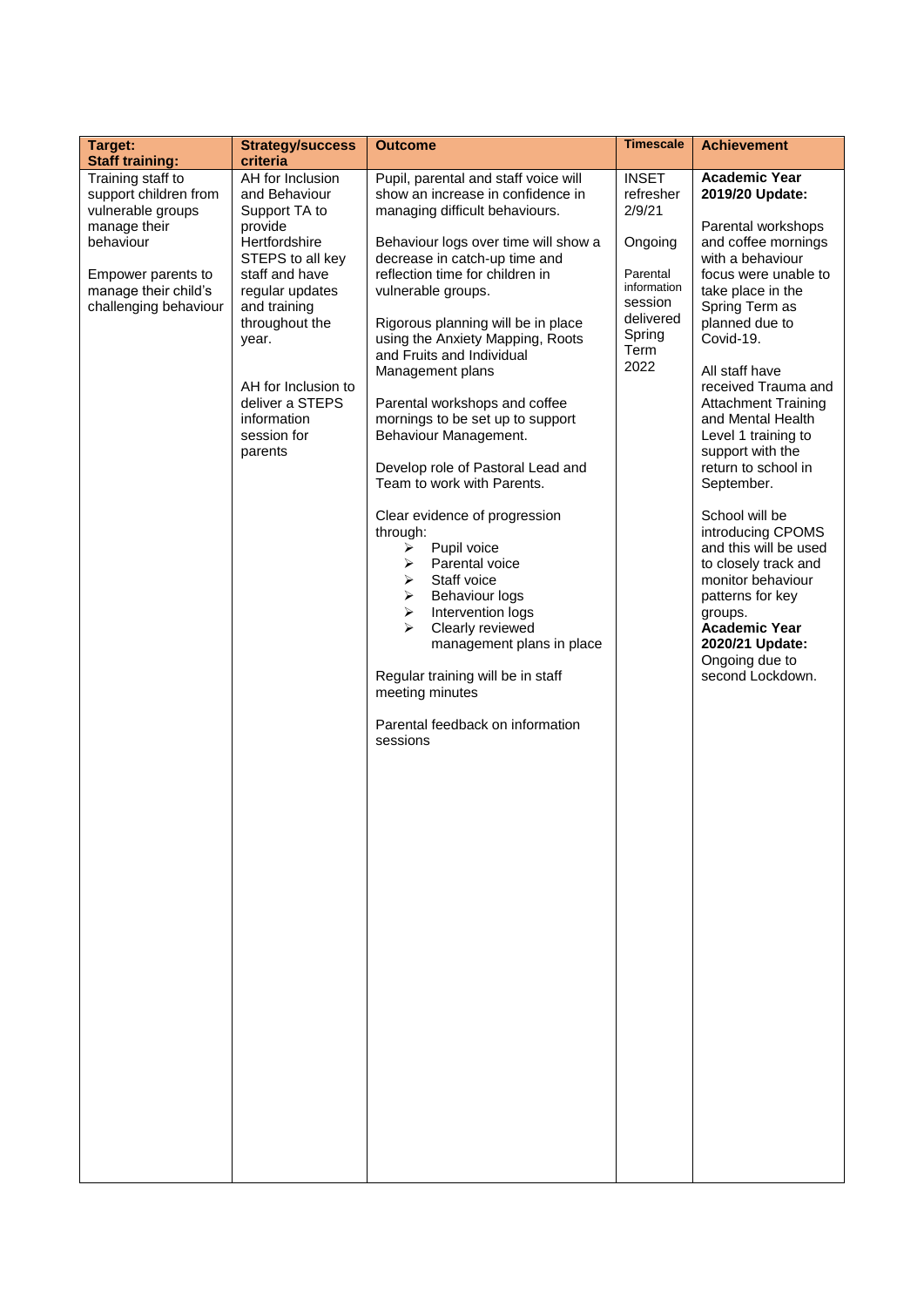| Ensure all pupils, including the more<br><b>Academic Year</b><br>Sept<br>Raise attainment for<br>Refine tracking<br>able, PPG/most able, PPG and<br>2022<br>2019/20 Update:<br>all groups of children:<br>systems.<br>SEND make exceptional progress in<br>Lockdown 2020<br>ongoing<br>SEN, EAL children,<br>each phase, focusing on Reading<br>each<br>Pupil progress<br>genders, more able<br>and combined in particular.<br>to school closure<br>term.<br>meetings, drop<br>and Free-School<br>March to July 2020.<br>ins, learning<br>Meals children,<br>Data Sept 2019 to<br>walks,<br>EMAS,<br>March 2020 showed<br>observations,<br>disadvantaged and<br>significant progress<br>planning and book<br>high attaining<br>for SEND and PPG<br>scrutiny<br>disadvantaged by<br>children in reading,<br>increasing in year<br>Develop Pastoral<br>writing and maths in<br>progress.<br>Team and<br>Teaching and<br>Learning Team to<br>all areas for SEND<br>provide effective<br>Recovery Curriculum<br>and PPG, some<br>interventions.<br>2020 / 2021 and 2021<br>children making<br>/2022 in place to<br>significant progress,<br>Analyse date on | Target:<br><b>Curriculum:</b> | <b>Strategy/success</b><br>criteria | <b>Outcome</b> | <b>Timescale</b> | <b>Achievement</b>                                                                                                                      |
|---------------------------------------------------------------------------------------------------------------------------------------------------------------------------------------------------------------------------------------------------------------------------------------------------------------------------------------------------------------------------------------------------------------------------------------------------------------------------------------------------------------------------------------------------------------------------------------------------------------------------------------------------------------------------------------------------------------------------------------------------------------------------------------------------------------------------------------------------------------------------------------------------------------------------------------------------------------------------------------------------------------------------------------------------------------------------------------------------------------------------------------------------------|-------------------------------|-------------------------------------|----------------|------------------|-----------------------------------------------------------------------------------------------------------------------------------------|
| each group by AH<br>these groups of<br>expected.<br>for Inclusion and<br>children.<br>Η.<br><b>Academic Year</b><br>2020/21 Update:<br>Baselines on return<br>to school Sept 2020<br>showed less than<br>expected progress<br>overall due to first<br>Lockdown. Spring<br>2021 2 <sup>nd</sup> Lockdown<br>impacted again on<br>progress and<br>attainment for key<br>groups of children.<br>others were limited.                                                                                                                                                                                                                                                                                                                                                                                                                                                                                                                                                                                                                                                                                                                                       | drive progress for            |                                     |                |                  | impacted on this due<br>KS 1. In KS2, overall<br>improving progress in<br>some less than<br>Some children made<br>good progress, whilst |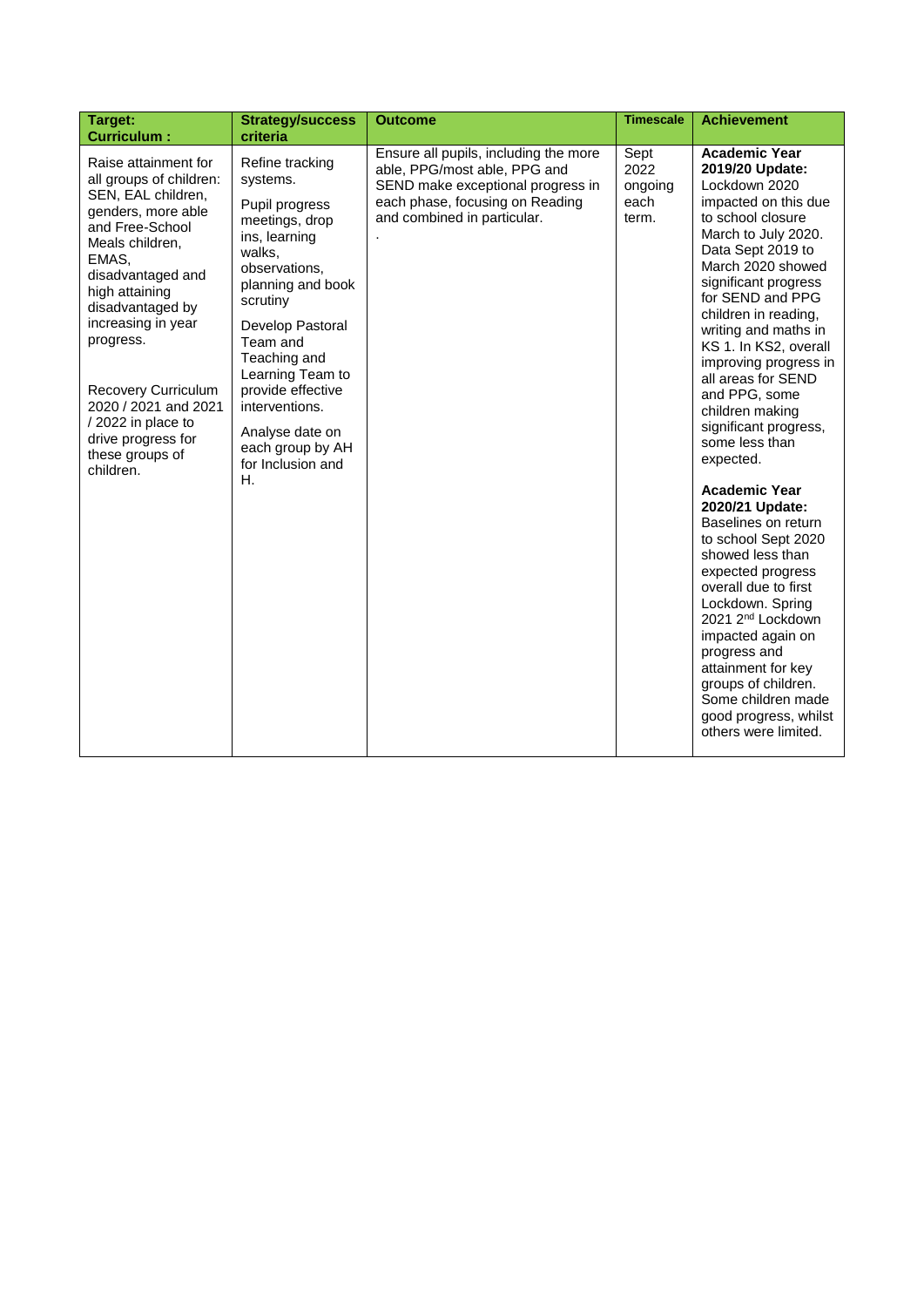| Target:<br><b>Curriculum:</b>                                                                                                                                                                                                                                                             | <b>Strategy/success</b><br>criteria                                                                                                                                                                                                                          | <b>Outcome</b>                                                                                                                                                                                                                                                                                                                                                                            | <b>Timescale</b>                         | <b>Achievement</b>                                                                                                                                                                                                                                                                                                                                   |
|-------------------------------------------------------------------------------------------------------------------------------------------------------------------------------------------------------------------------------------------------------------------------------------------|--------------------------------------------------------------------------------------------------------------------------------------------------------------------------------------------------------------------------------------------------------------|-------------------------------------------------------------------------------------------------------------------------------------------------------------------------------------------------------------------------------------------------------------------------------------------------------------------------------------------------------------------------------------------|------------------------------------------|------------------------------------------------------------------------------------------------------------------------------------------------------------------------------------------------------------------------------------------------------------------------------------------------------------------------------------------------------|
| <b>Deliver Quality First</b><br>Teaching that<br>diminishes the gap<br>for SEN, EAL<br>children, genders,<br>more able and Free-<br><b>School Meals</b><br>children, EMAS,<br>disadvantaged and<br>high attaining<br>disadvantaged<br>Recovery Curriculum<br>to be in place<br>2020/2021. | Monitoring data by<br>H and AH for<br>Inclusion plus<br>Governors of all<br>groups. Pupil<br>progress<br>meetings, drop<br>ins, learning<br>walks,<br>observations,<br>planning and book<br>scrutiny.<br>Monitoring TA<br>teams to improve<br>interventions. | Ensure progress of PPG pupils is<br>good or better and achievement<br>is good, diminishing the gap with<br>peers, reflecting an effective use<br>of money - each term                                                                                                                                                                                                                     | Sept<br>2022<br>ongoing<br>each<br>term. | Academic Year 2019/20<br>Update:<br>See data above<br>Academic Year 2020/21<br>Update:<br>Ongoing due to second<br>Lockdown.                                                                                                                                                                                                                         |
| Deliver high quality<br>interventions that<br>diminish the gap for<br>SEN, EAL children,<br>genders, more able<br>and Free-School<br>Meals children,<br>EMAS,<br>disadvantaged and<br>high attaining<br>disadvantaged                                                                     | Tracking<br>interventions.<br>Pupil progress<br>meetings, drop<br>ins, learning<br>walks.<br>observations,<br>planning and book<br>scrutiny. Training<br>for TA teams<br>where needed to<br>improve<br>interventions                                         | Ensure high quality teaching and<br>learning, leading to improved<br>outcomes consistently across the<br>school. High quality teaching and<br>learning, leading to improved<br>outcomes consistently across the<br>school. Progress of PPG pupils is<br>good or better and achievement<br>is good, diminishing the gap with<br>peers, reflecting an effective use<br>of money - each term | Sept<br>2022<br>ongoing                  | Academic Year 2019/20<br>Update:<br>Evidence of positive pupil<br>and staff voice around the<br>impact of interventions.<br>Evidence through<br>observations and feedback<br>marking that the majority of<br>pupils are becoming more<br>independent in their<br>learning.<br>Academic Year 2020/21<br>Update:<br>Ongoing due to second<br>Lockdown. |
| At transition time<br>review the facilities in<br>place and any<br>requirements for<br>pupils and staff with<br>physical disabilities                                                                                                                                                     | Review the access<br>to all areas of the<br>school when<br>planning<br>classrooms for<br>September 2018,<br>considering<br>budget<br>implications and<br>environment.                                                                                        | All year groups-access from<br>classrooms.<br>Toilet facilities to be accessible<br>for all children and adults.<br>Children and staff with physical<br>disabilities will have access from<br>classrooms.<br>Toilet facilities to be accessible<br>for all children and adults.                                                                                                           | March<br>2022                            | Academic Year 2019/20<br>Update:<br>Classrooms have been<br>allocated on the basis of<br>pupils and staff with<br>disabilities.<br>Academic Year 2020/21<br>Update:<br>As above. Ongoing due to<br>second Lockdown.                                                                                                                                  |
| To ensure that<br>progress and<br>wellbeing are good<br>for pupils who join our<br>school from other<br>countries.<br>Families are<br>successfully<br>integrated in to the<br>school community                                                                                            | Collate the<br>range of<br>languages<br>spoken<br>Staff training on<br>supporting<br>children and<br>families with<br>EAL<br>Visit other<br>schools to<br>gather good<br>practice ideas                                                                      | Families who are moving into the<br>school who are in the early<br>stages of acquiring<br>English. The reasons for the<br>families moving to the UK are<br>varied and we want to make sure<br>they are successfully integrated<br>in to the school community<br>Welcome booklet for families new<br>to the school in different<br>languages                                               | Sept<br>2022<br>ongoing                  | Academic Year 2019/20<br>Update:<br>Interpreters have been<br>used for key meetings.<br>Letters have been<br>translated and sent<br>home to support with<br>communication.<br>Academic Year 2020/21<br>Update:<br>Ongoing due to second<br>Lockdown.                                                                                                 |
| The school will<br>provide alternative<br>ways of giving access<br>to experience or<br>understanding the<br>needs of disabled<br>pupils to ensure                                                                                                                                         | In house training<br>from PE<br>coordinator<br>Advice sought<br>from County and<br>Sports partnership                                                                                                                                                        | If needed children will be given<br>alternative PE activities<br>Positive staff, pupil and parental<br>voice<br>Clear evidence of adaptations<br>through planning, lesson<br>observations and SLT monitoring                                                                                                                                                                              | Sept<br>2022<br>ongoing                  | Academic Year 2019/20<br>Update:<br>Positive pupil and parental<br>voice around inclusion in PE<br>Academic Year 2020/21<br>Update:<br>Ongoing due to second<br>Lockdown.                                                                                                                                                                            |